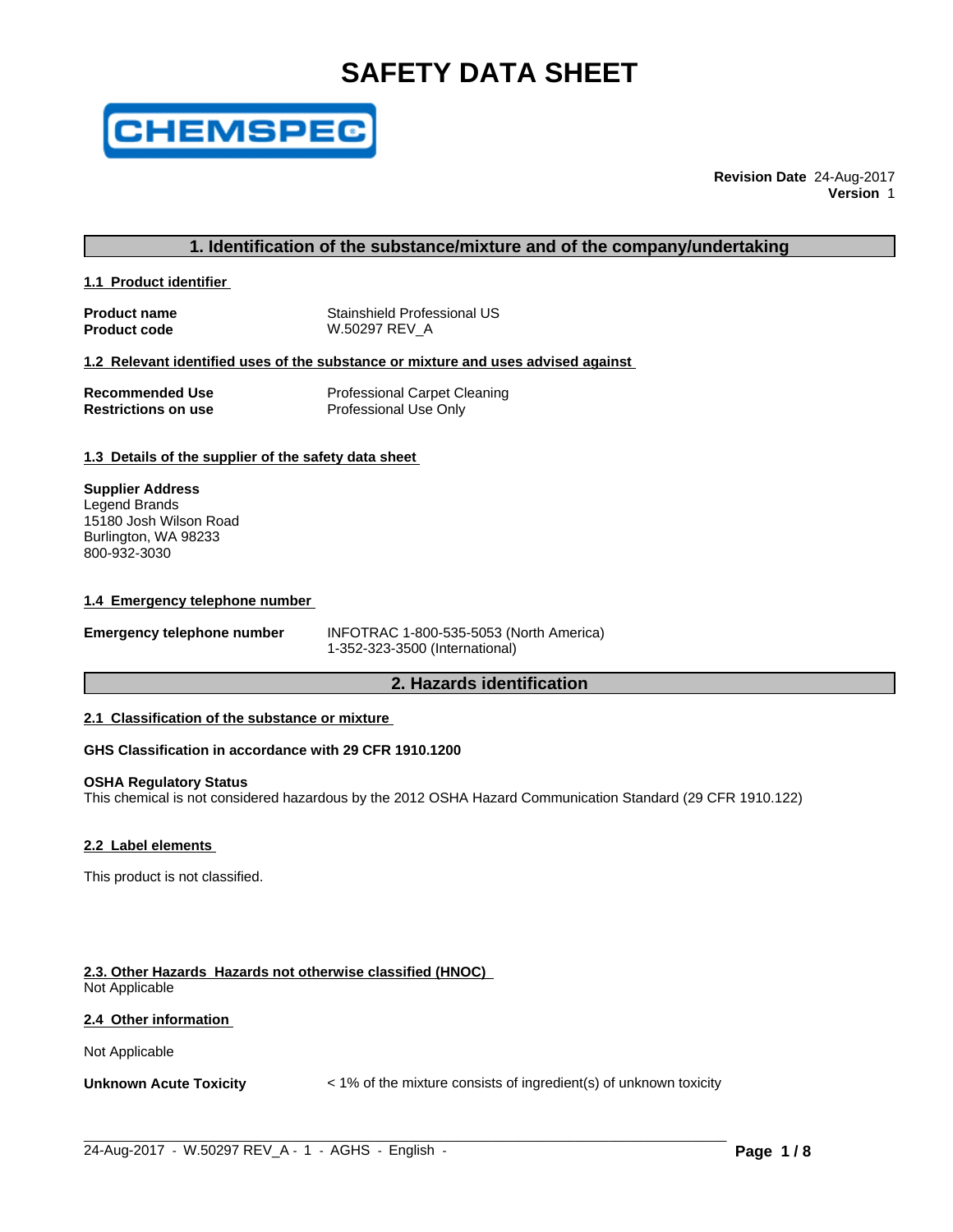# **3. Composition/Information on Ingredients**

#### **Substance**

#### **Mixture**

This material is not considered hazardous by the OSHA Hazard Communication Standard (29 CFR 1910.1200).

| <b>Chemical Name</b>                                                           |                                                                                        | <b>CAS No.</b>                                                                                          | Weight-% |  |
|--------------------------------------------------------------------------------|----------------------------------------------------------------------------------------|---------------------------------------------------------------------------------------------------------|----------|--|
| Fluorinated acrylic emulsion                                                   |                                                                                        | CHEM-R.8122A                                                                                            | $1 - 5$  |  |
|                                                                                |                                                                                        | The exact percentage (concentration) of composition has been withheld as a trade secret.                |          |  |
|                                                                                |                                                                                        | 4. First aid measures                                                                                   |          |  |
| <b>Description of first-aid measures</b><br>4.1                                |                                                                                        |                                                                                                         |          |  |
| <b>General advice</b>                                                          | No information available.                                                              |                                                                                                         |          |  |
| Eye contact                                                                    | Rinse thoroughly with plenty of water for at least 15 minutes and consult a physician. |                                                                                                         |          |  |
| <b>Skin contact</b>                                                            | Wash skin with soap and water.                                                         |                                                                                                         |          |  |
| <b>Inhalation</b>                                                              | Remove to fresh air.                                                                   |                                                                                                         |          |  |
| Ingestion                                                                      | Clean mouth with water and drink afterwards plenty of water.                           |                                                                                                         |          |  |
| 4.2 Most important symptoms and effects, both acute and delayed                |                                                                                        |                                                                                                         |          |  |
| <b>Symptoms</b>                                                                | See Section 2.2, Label Elements and/or Section 11, Toxicological effects.              |                                                                                                         |          |  |
| 4.3 Indication of any immediate medical attention and special treatment needed |                                                                                        |                                                                                                         |          |  |
| Notes to physician                                                             | Treat symptomatically.                                                                 |                                                                                                         |          |  |
|                                                                                |                                                                                        | 5. Fire-Fighting Measures                                                                               |          |  |
| 5.1 Extinguishing media                                                        |                                                                                        |                                                                                                         |          |  |
| Suitable extinguishing media                                                   |                                                                                        | Use extinguishing measures that are appropriate to local circumstances and the surrounding environment. |          |  |
| <b>Unsuitable Extinguishing Media</b>                                          | None.                                                                                  |                                                                                                         |          |  |

#### **5.2 Special hazards arising from the substance or mixture**

#### **Special Hazard**

Immediately place absorbent material in a sealed water-filled metal container to avoid spontaneous combustion of absorbent material contaminated with this product.

**Hazardous Combustion Products** No information available.

# **Explosion Data**

**Sensitivity to Mechanical Impact** None. **Sensitivity to Static Discharge** None.

#### **5.3 Advice for firefighters**

As in any fire, wear self-contained breathing apparatus pressure-demand, MSHA/NIOSH (approved or equivalent) and full protective gear.

 $\_$  ,  $\_$  ,  $\_$  ,  $\_$  ,  $\_$  ,  $\_$  ,  $\_$  ,  $\_$  ,  $\_$  ,  $\_$  ,  $\_$  ,  $\_$  ,  $\_$  ,  $\_$  ,  $\_$  ,  $\_$  ,  $\_$  ,  $\_$  ,  $\_$  ,  $\_$  ,  $\_$  ,  $\_$  ,  $\_$  ,  $\_$  ,  $\_$  ,  $\_$  ,  $\_$  ,  $\_$  ,  $\_$  ,  $\_$  ,  $\_$  ,  $\_$  ,  $\_$  ,  $\_$  ,  $\_$  ,  $\_$  ,  $\_$  ,

# **6. Accidental Release Measures**

24-Aug-2017 - W.50297 REV\_A - 1 - AGHS - English - **Page 2 / 8**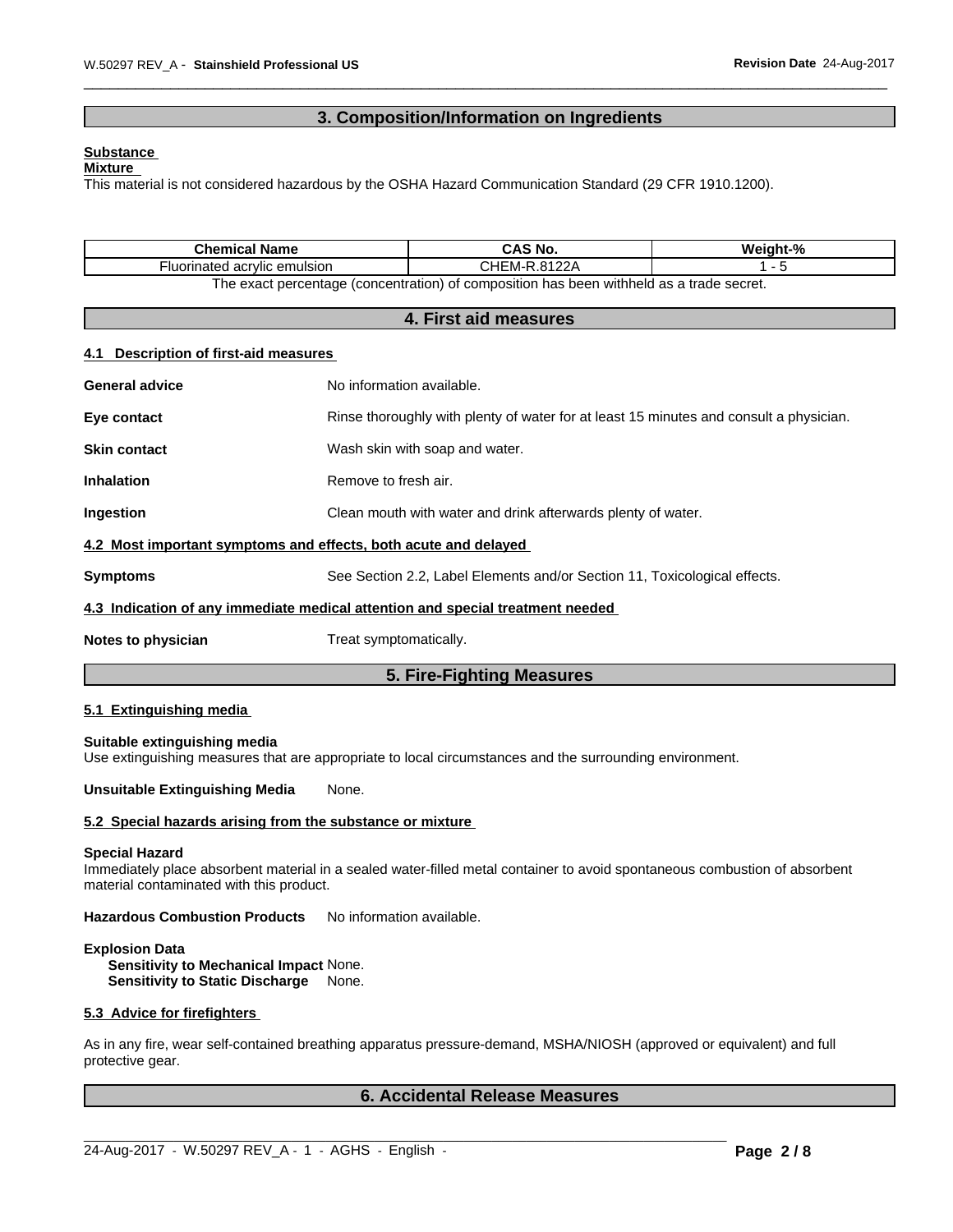#### **6.1 Personal precautions, protective equipment and emergency procedures**

Ensure adequate ventilation, especially in confined areas.

# **6.2 Environmental precautions**

See Section 12 for additional Ecological information.

## **6.3 Methods and materials for containment and cleaning up**

| <b>Methods for Containment</b> | Prevent further leakage or spillage if safe to do so. |
|--------------------------------|-------------------------------------------------------|
| Methods for cleaning up        | Pick up and transfer to properly labeled containers.  |

# **7. Handling and storage**

# **7.1 Precautions for safe handling**

**Hygiene measures** Handle in accordance with good industrial hygiene and safety practice.

# **7.2 Conditions for safe storage, including any incompatibilities**

**Storage Conditions** Keep containers tightly closed in a dry, cool and well-ventilated place.

**Materials to Avoid** No materials to be especially mentioned.

# **8. Exposure controls/personal protection**

# **8.1 Exposure Guidelines**

# **8.2 Appropriate engineering controls**

| <b>Engineering Measures</b> | Showers              |
|-----------------------------|----------------------|
|                             | Eyewash stations     |
|                             | Ventilation systems. |

# **8.3 Individual protection measures, such as personal protective equipment**

| <b>Eye/Face Protection</b>    | Safety glasses with side-shields.                                                                              |
|-------------------------------|----------------------------------------------------------------------------------------------------------------|
| Skin and body protection      | Wear chemical resistant footwear and clothing such as gloves, an apron or a whole body<br>suit as appropriate. |
| <b>Respiratory protection</b> | In case of insufficient ventilation wear suitable respiratory equipment.                                       |
| <b>Hygiene measures</b>       | See section 7 for more information                                                                             |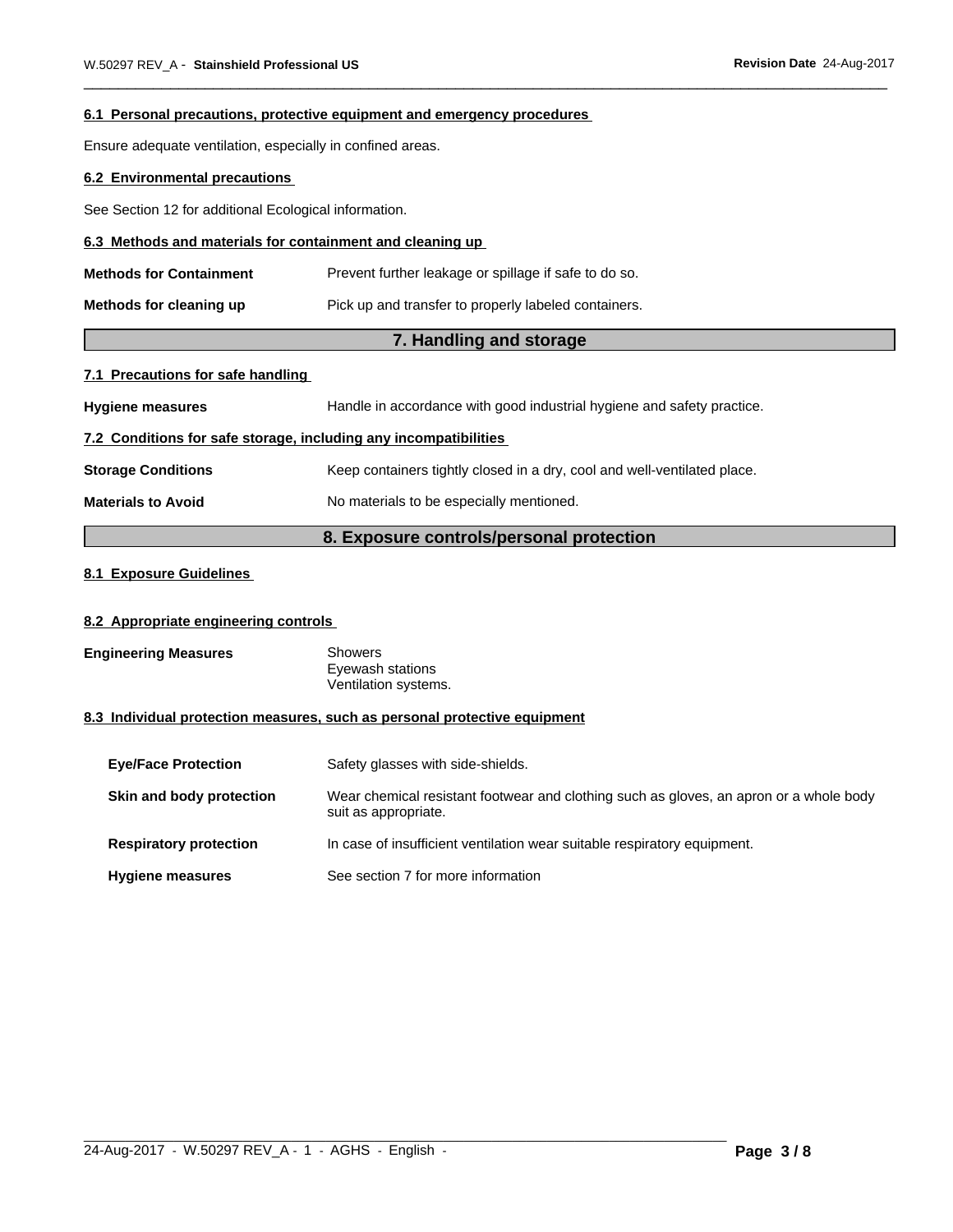# **9. Physical and chemical properties**

# **9.1 Information on basic physical and chemical properties**

| <b>Physical state</b><br>Appearance | Liquid<br>Clear | <b>Color</b>             | Colorless                |
|-------------------------------------|-----------------|--------------------------|--------------------------|
|                                     |                 |                          |                          |
| Odor                                | Odorless        | <b>Odor Threshold</b>    | No information available |
|                                     |                 |                          |                          |
| <b>Property</b>                     | Values          | Remarks • Methods        |                          |
| рH                                  | $4.1 - 5.0$     |                          |                          |
| <b>Melting/freezing point</b>       |                 | No information available |                          |
| <b>Boiling point/boiling range</b>  |                 | No information available |                          |
| <b>Flash Point</b>                  |                 | No information available |                          |
| <b>Evaporation rate</b>             |                 | No information available |                          |
| Flammability (solid, gas)           |                 | No information available |                          |
| <b>Flammability Limits in Air</b>   |                 |                          |                          |
| upper flammability limit            |                 | No information available |                          |
| lower flammability limit            |                 | No information available |                          |
| Vapor pressure                      |                 | No information available |                          |
| Vapor density                       |                 | No information available |                          |
| <b>Specific Gravity</b>             | 1.004           |                          |                          |
| <b>Water solubility</b>             | dispersible     |                          |                          |
| Solubility in other solvents        |                 | No information available |                          |
| <b>Partition coefficient</b>        |                 | No information available |                          |
| <b>Autoignition temperature</b>     |                 | No information available |                          |
| <b>Decomposition temperature</b>    |                 | No information available |                          |
| <b>Viscosity, kinematic</b>         |                 | No information available |                          |
| Viscosity, dynamic                  |                 | No information available |                          |
| <b>Explosive properties</b>         |                 | No information available |                          |
| <b>Oxidizing Properties</b>         |                 | No information available |                          |
| 9.2 Other information               |                 |                          |                          |

# **Volatile organic compounds (VOC)** Negligible **content**

# **10. Stability and Reactivity**

 $\_$  ,  $\_$  ,  $\_$  ,  $\_$  ,  $\_$  ,  $\_$  ,  $\_$  ,  $\_$  ,  $\_$  ,  $\_$  ,  $\_$  ,  $\_$  ,  $\_$  ,  $\_$  ,  $\_$  ,  $\_$  ,  $\_$  ,  $\_$  ,  $\_$  ,  $\_$  ,  $\_$  ,  $\_$  ,  $\_$  ,  $\_$  ,  $\_$  ,  $\_$  ,  $\_$  ,  $\_$  ,  $\_$  ,  $\_$  ,  $\_$  ,  $\_$  ,  $\_$  ,  $\_$  ,  $\_$  ,  $\_$  ,  $\_$  ,

# **10.1 Reactivity**

No data available

# **10.2 Chemical stability**

Stable under recommended storage conditions

### **10.3 Possibility of hazardous reactions**

None under normal processing.

### **10.4 Conditions to Avoid**

Extremes of temperature and direct sunlight.

### **10.5 Incompatible Materials**

None known based on information supplied.

### **10.6 Hazardous Decomposition Products**

None known based on information supplied.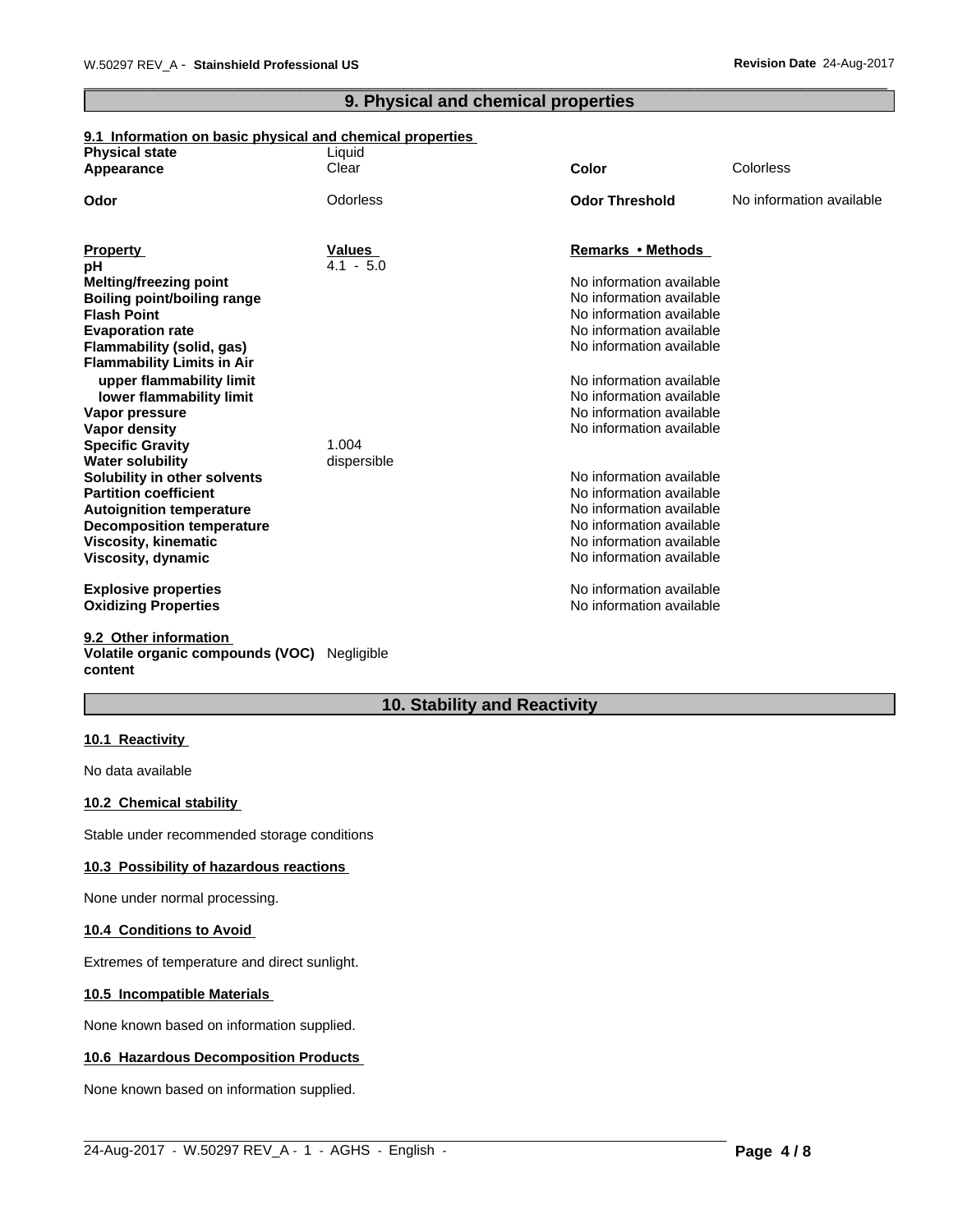# **11. Toxicological information**

# **11.1 Acute toxicity**

#### **Numerical measures of toxicity: Product Information**

Unknown Acute Toxicity  $\lt$  1% of the mixture consists of ingredient(s) of unknown toxicity

#### **Numerical measures of toxicity: Component Information**

| <b>Chemical Name</b>         | LD50 Oral | LD50 Dermal | <b>LC50 Inhalation</b> |
|------------------------------|-----------|-------------|------------------------|
| Fluorinated acrvlic emulsion | 2500      |             |                        |
| .4.8122A<br>CHEM-R.          |           |             |                        |

#### **11.2 Information on toxicologicaleffects**

# **Skin corrosion/irritation**

Product Information • No information available Component Information

• No information available

#### **Serious eye damage/eye irritation**

Product Information • No information available Component Information • No information available

#### **Respiratory or skin sensitization**

Product Information • No information available Component Information • No information available

#### **Germ cell mutagenicity**

Product Information • No information available Component Information • No information available

### **Carcinogenicity**

Product Information

• The table below indicates whether each agency has listed any ingredient as a carcinogen

Component Information

• Contains a known or suspected carcinogen

| $ -$<br><b>Chemical Name</b>                   | <b>ACGIH</b> | <b>IARC</b>  | ----<br>่ผ⊤<br>. | $\sim$ CUA<br>JJNA |
|------------------------------------------------|--------------|--------------|------------------|--------------------|
| .<br>I Fluorinated acrylic emulsion            |              | no<br>$\sim$ |                  |                    |
| $\cdot$ 400 $\cdot$<br>CHEM-R<br>7122r<br>ט.גו |              |              |                  |                    |

 $\_$  ,  $\_$  ,  $\_$  ,  $\_$  ,  $\_$  ,  $\_$  ,  $\_$  ,  $\_$  ,  $\_$  ,  $\_$  ,  $\_$  ,  $\_$  ,  $\_$  ,  $\_$  ,  $\_$  ,  $\_$  ,  $\_$  ,  $\_$  ,  $\_$  ,  $\_$  ,  $\_$  ,  $\_$  ,  $\_$  ,  $\_$  ,  $\_$  ,  $\_$  ,  $\_$  ,  $\_$  ,  $\_$  ,  $\_$  ,  $\_$  ,  $\_$  ,  $\_$  ,  $\_$  ,  $\_$  ,  $\_$  ,  $\_$  ,

# **Reproductive toxicity**

Product Information • No information available

Component Information

• No information available

**STOT - single exposure** No information available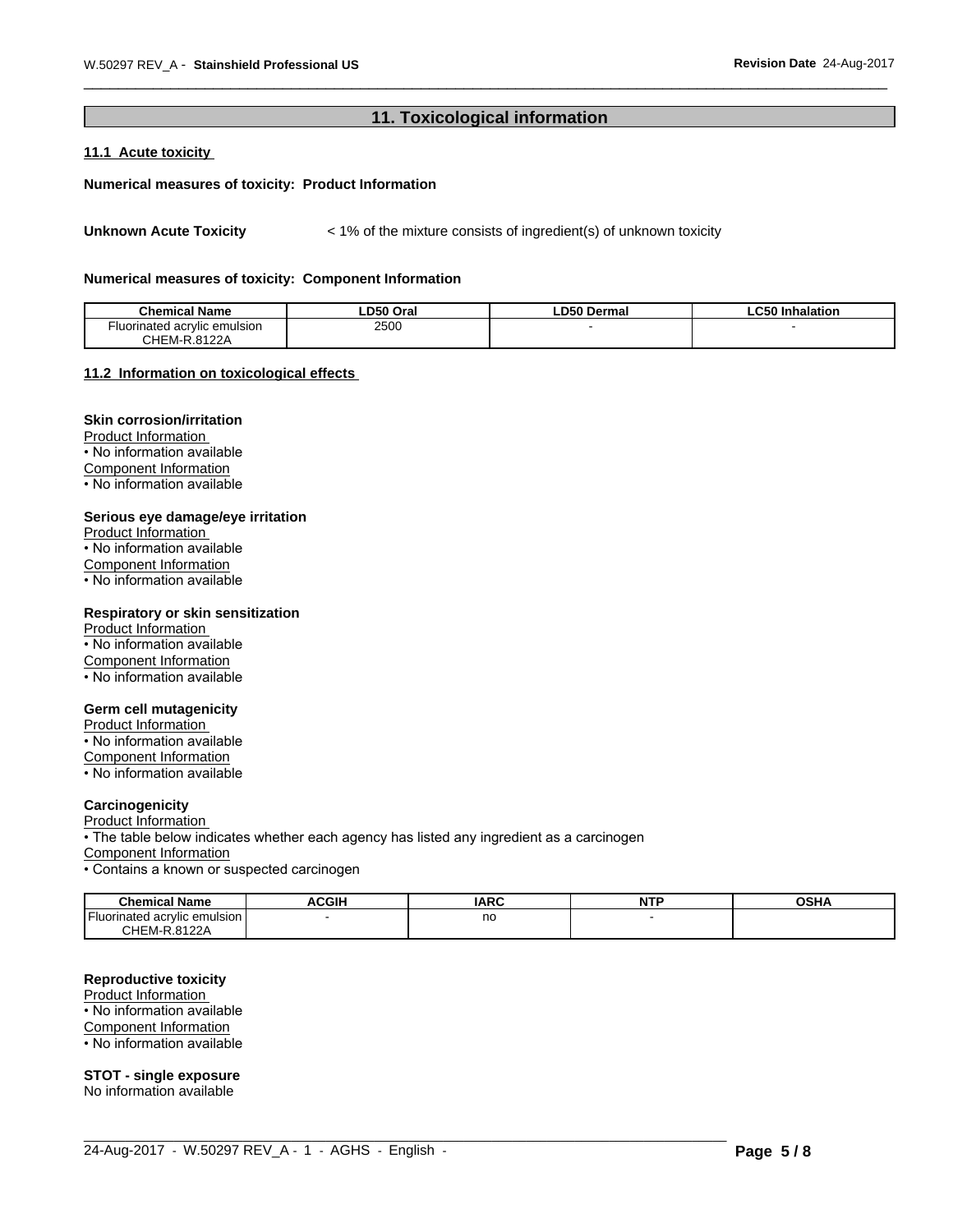# **STOT - repeated exposure**

No information available

# **Other adverse effects**

Product Information • No information available Component Information • No information available

# **Aspiration hazard**

Product Information

• No information available

Component Information

• No information available

# **12. Ecological information**

# **12.1 Toxicity**

**Ecotoxicity No information available** 

1.20352 % of the mixture consists of components(s) of unknown hazards to the aquatic environment

#### **Ecotoxicity effects**

| <b>Chemical Name</b>                         | Toxicitv to algae | Toxicitv to fish | Toxicity to daphnia and other<br>aquatic invertebrates |
|----------------------------------------------|-------------------|------------------|--------------------------------------------------------|
| Fluorinated acrylic emulsion<br>CHEM-R.8122A | 100               | 100              |                                                        |

#### **12.2 Persistence and degradability**

No information available.

#### **12.3 Bioaccumulative potential**

Discharge into the environment must be avoided

#### **12.4 Mobility in soil**

No information available.

#### **12.5 Other adverse effects**

No information available

# **13. Disposal Considerations**

# **13.1 Waste treatment methods**

Disposal should be in accordance with applicable regional, national and local laws and regulations.

# **14. Transport Information**

| <b>DOT</b>  | Not regulated |
|-------------|---------------|
| <b>MEX</b>  | Not regulated |
| <b>IMDG</b> | Not regulated |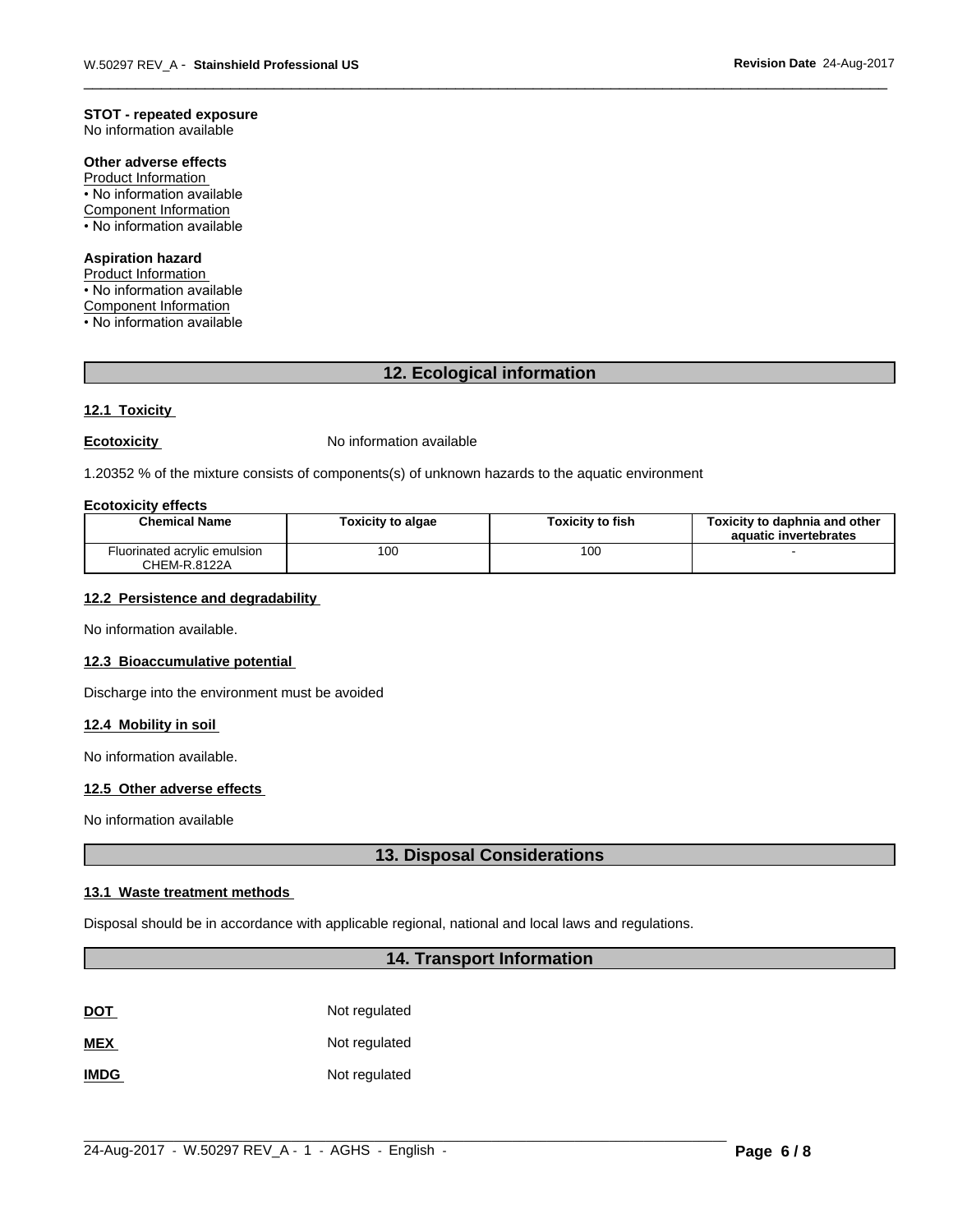**IATA** Not regulated

# **15. Regulatory information**

#### **15.1 International Inventories**

| <b>TSCA</b>          | Complies |
|----------------------|----------|
| <b>DSL</b>           | -        |
| <b>EINECS/ELINCS</b> | -        |
| <b>ENCS</b>          | -        |
| <b>IECSC</b>         | -        |
| <b>KECL</b>          | -        |
| <b>PICCS</b>         | -        |
| <b>AICS</b>          | -        |
| <b>NZIOC</b>         | -        |

 **TSCA** - United States Toxic Substances Control Act Section 8(b) Inventory

 **DSL** - Canadian Domestic Substances List

 **EINECS/ELINCS** - European Inventory of Existing Chemical Substances/European List of Notified Chemical Substances

 **PICCS** - Philippines Inventory of Chemicals and Chemical Substances

 **ENCS** - Japan Existing and New Chemical Substances

 **IECSC** - China Inventory of Existing Chemical Substances

 **KECL** - Korean Existing and Evaluated Chemical Substances

 **PICCS** - Philippines Inventory of Chemicals and Chemical Substances

 **AICS** - Australian Inventory of Chemical Substances

 **NZIoC** - New Zealand Inventory of Chemicals

### **15.2 U.S. Federal Regulations**

### **SARA 313**

Section 313 of Title III of the Superfund Amendments and Reauthorization Act of 1986 (SARA). This product does not contain any chemicals which are subject to the reporting requirements of the Act and Title 40 of the Code of Federal Regulations, Part 372

#### **15.3 Pesticide Information**

Not applicable

### **15.4 U.S. State Regulations**

# **California Proposition 65**

This product does not contain any Proposition 65 chemicals

| 16. Other information                                      |                                                                                                                                                                                                                                                                                                                                                                                                                                                                                                       |                       |                          |                                           |
|------------------------------------------------------------|-------------------------------------------------------------------------------------------------------------------------------------------------------------------------------------------------------------------------------------------------------------------------------------------------------------------------------------------------------------------------------------------------------------------------------------------------------------------------------------------------------|-----------------------|--------------------------|-------------------------------------------|
| NFPA                                                       | Health Hazard 0                                                                                                                                                                                                                                                                                                                                                                                                                                                                                       | <b>Flammability 0</b> | Instability 0            | <b>Physical and chemical</b><br>hazards - |
| HMIS                                                       | <b>Health Hazard 0</b>                                                                                                                                                                                                                                                                                                                                                                                                                                                                                | <b>Flammability 0</b> | <b>Physical Hazard 0</b> | Personal protection X                     |
| Legend:<br>Ceiling (C)<br>PEL (Permissible Exposure Limit) | ACGIH (American Conference of Governmental Industrial Hygienists)<br>DOT (Department of Transportation)<br>EPA (Environmental Protection Agency)<br>IARC (International Agency for Research on Cancer)<br>International Air Transport Association (IATA)<br>International Maritime Dangerous Goods (IMDG)<br>NIOSH (National Institute for Occupational Safety and Health)<br>NTP (National Toxicology Program)<br>OSHA (Occupational Safety and Health Administration of the US Department of Labor) |                       |                          |                                           |